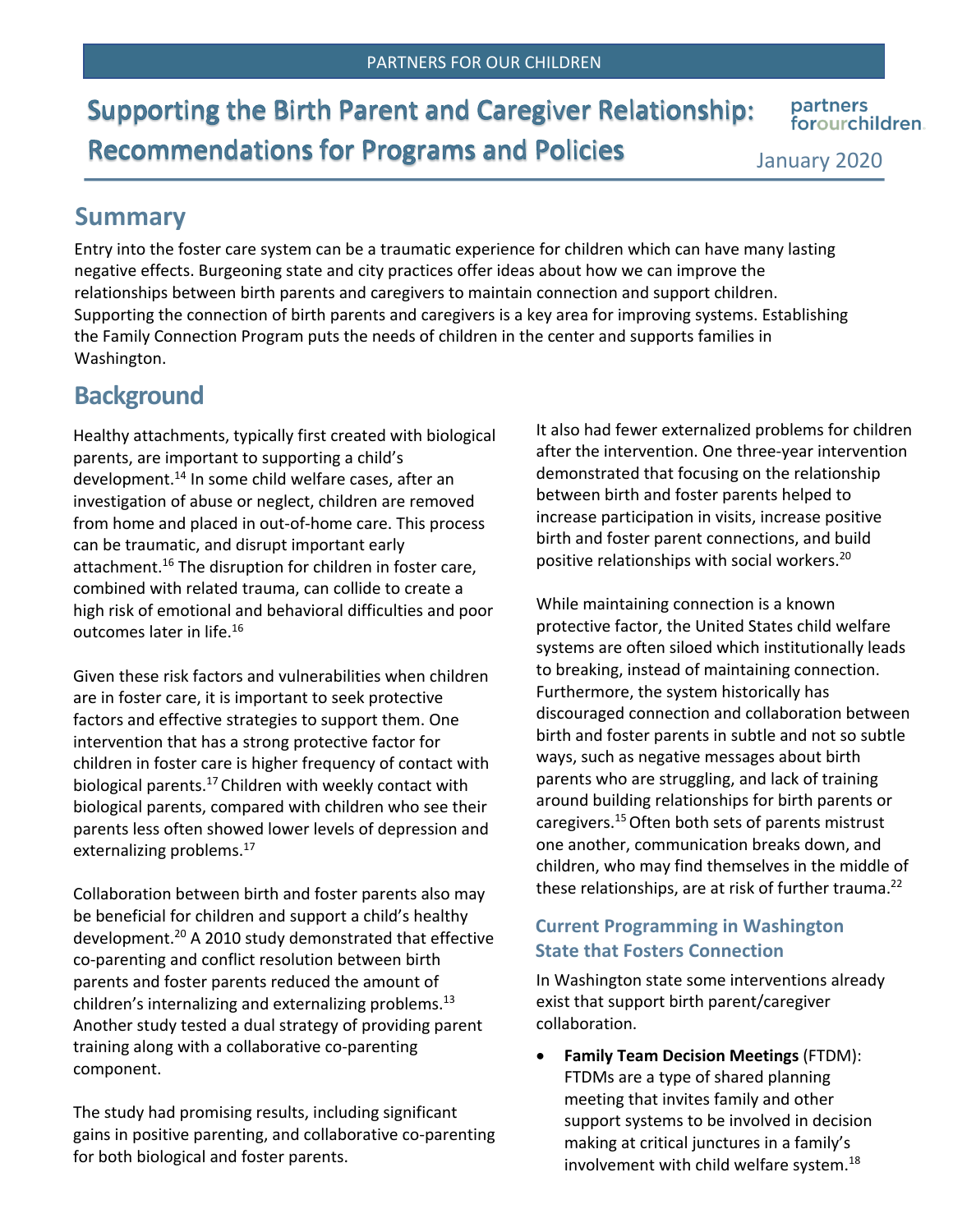- Parents for Parents (P4P): P4P provides support to birth parents who are newly involved in the child welfare system by pairing them with parents who have navigated the system successfully (parent allies).19 Parent allies provide peer mentoring for families through court outreach, education, and ongoing peer support. The program began in 2009 in Pierce county and currently operates in 14 counties. P4P has promising outcomes including increasing visitation and improved likelihood of reunification.23
- **Parent involvement in foster training: Several** counties in Washington now include parent allies as facilitators in foster parent licensing training. Including parent allies humanizes birth parents and educates future foster parents about the benefits of positive relationships.3

### **Innovation Outside of Washington**

Around the country, some innovative programs provide hopeful examples around how to encourage birth parent and caregiver collaboration, ultimately enhancing support for children. Innovation is documented in four different areas: training and education, communication, long-term collaboration, and system and legal realms.

### **Training and Education**

- **Better Together with Birth Parents** is a two-day workshop training designed to help foster parents, birth parents, and staff build equal and mutually respectful partnerships among each other.<sup>3</sup> Trainings are held quarterly and have been integrated into provider programming. This curriculum was developed by Casey Family programs, and rolled out in New Hampshire 2010.
- **The Community Café** is workshop model used to engage foster parents, kinship care providers, birth parents and other key stakeholders in shorter-term or specific issue-focused strategies using a strengthsbased approach. This model uses collaborative workshops, inviting all stakeholders to the same table to problem solve together. Community Cafés promote peer-to-peer learning between caregivers, and work towards building resilience and practical parenting strategies.<sup>2</sup>

Community Cafés promote peer-to-peer learning between caregivers, and work towards building resilience and practical parenting strategies.<sup>2</sup> Community cafés operate in Florida, and come from a Strengthening Families Protective Factors framework.7

### **Communication**

- **Comfort Calls,** are calls between birth parents, caregivers, and sometimes caseworkers that provide an opportunity for parents/caregivers to discuss the needs of the child(ren), and establish a foundation of partnership for the good of the child. $3,6$  Calls take place as soon as possible, typically between 12 and 24 hours after removal. This model is a product of the Quality Parenting Initiative (QPI) and has been initiated in several states including California, Pennsylvania, Louisiana, Nevada, and Illinois.
- A **Back and Forth Journal** is a tool used to initiate and maintain communication between birth parents and caregivers. The journal provides a means of hands-off communication between parties and allows them to ask questions and share information or stories. $3$  Journals are used in the Strive program in Washington state, formally at an agency in Philadelphia, and informally in many areas.

### **Long-term Collaboration**

- **Fostering Relationships** (formerly ABC-V) is a program that involves pre-visit training with caregivers and allows caregivers to provide positive feedback to the birth parents during visits. Communication may decrease feelings of rejection among birth parents, increase visitation, and hopefully also reunification. $3,11$  Fostering Relationships is a Quality Parenting Initiative (QPI) used in Minnesota, Nevada, and Florida.
- In a **Partnership Parenting** approach, caregivers invite the birth family to participate in their child's activities, appointments and events such as doctors' appointments, school conferences, and family dinners.

# partners<br>forourchildren.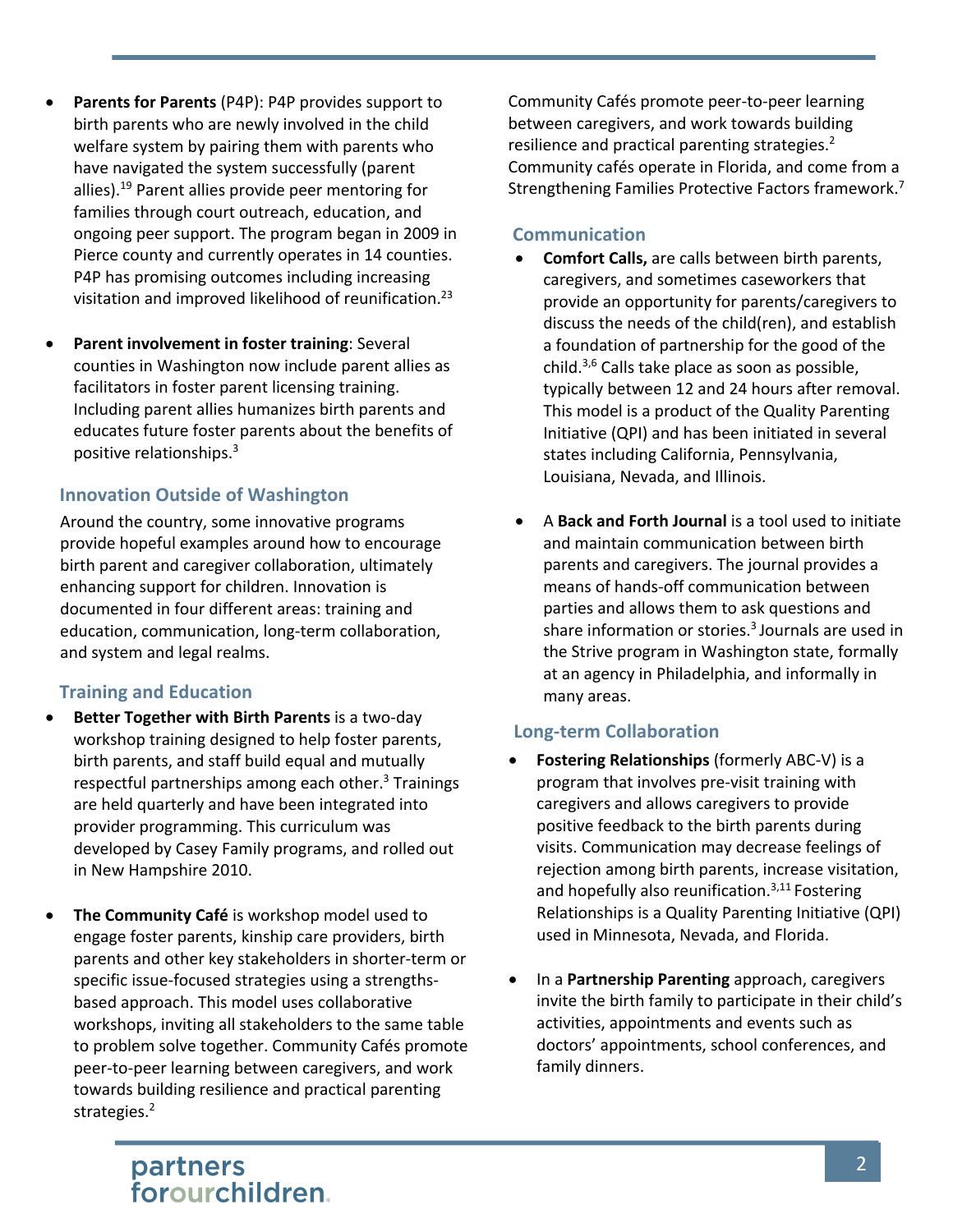The caregiver and birth parent collaborate and work together while the child is placed in out-of-home placement. Clear roles are established between the caregiver and birth parent. QPI developed guidelines for this approach and are currently implemented in Florida, Illinois, California, North Carolina, and Wisconsin.<sup>3,</sup>

• **Icebreaker Meetings** are child-focused, in-person meetings held between birth parents and caregivers to share important information about the child and begin building a relationship<sup>3,9</sup>. Meetings take place between three to five days after placement, and are recommended around anytime a child experiences a placement change (from home to a foster home, from foster home to adoptive home, from a group home to a relative, etc.). Connection is critical in reducing the trauma the child has experienced as a result of placement. This approach was developed by the Annie E. Casey foundation and is currently being used in some counties in California and Louisiana.

### **Systems and Legal Realms**

**Improving Outcomes for Children** (IOC) is a service delivery model where case management services for children in out-of-home placement are delivered by providers in the child's neighborhood, called Community Umbrella Agencies (CUAs). IOC also has a strong focus on *Family Teaming*, which ensures that the child, the family and other caring adults, including foster parents, are actively involved in planning and decision making. IOC increases kinship placements and reduces caseloads.<sup>24</sup> The Philadelphia Department of Human Services uses this approach and operates a Single Case Plan system at the community level.<sup>3, 10</sup>

### **Highlight: Family Connections Program**

In 2010, the Icebreaker model was introduced in Washington state, but yielded minimal results due to lack of support available to birth parents and caregivers, and limited social worker capacity<sup>25</sup>. The Family Connections Program (FCP) builds off the Icebreaker model, and incorporates a supportive peer-mentor model, called the Connections Team. Two central supports make up this team including a Parent Ally, and a Caregiver Mentor.

The Connections Team works with the parents and caregivers to prepare them for the initial meeting, facilitate the meetings, and offer continued support. These teams center the needs of children by supporting the new relationships, easing transitions, and helping navigate communication throughout their placement. With the support provided by the Connections Team, the caseworker can remain integrated in the process while maintaining their workload capacity. This program offers multi-faceted support to reduce trauma for children and increase family reunification.

## **Recommendations**

Washington state could positively impact children and families whose lives are touched by child welfare systems by **establishing a statewide Family Connections Program.** Children would be well cared for, and all participants would be supported throughout the dependency process. Other likely outcomes from the program include increased caregiver retention, shorter dependency cases, more family reunification, and lower rates for children re-entering care.

At the state level, the Family Connections Program would also provide a mechanism to help advance a significant culture change within DCYF that places children at the center and acknowledges the importance of relationships with all caregivers.

## partners<br>forourchildren.